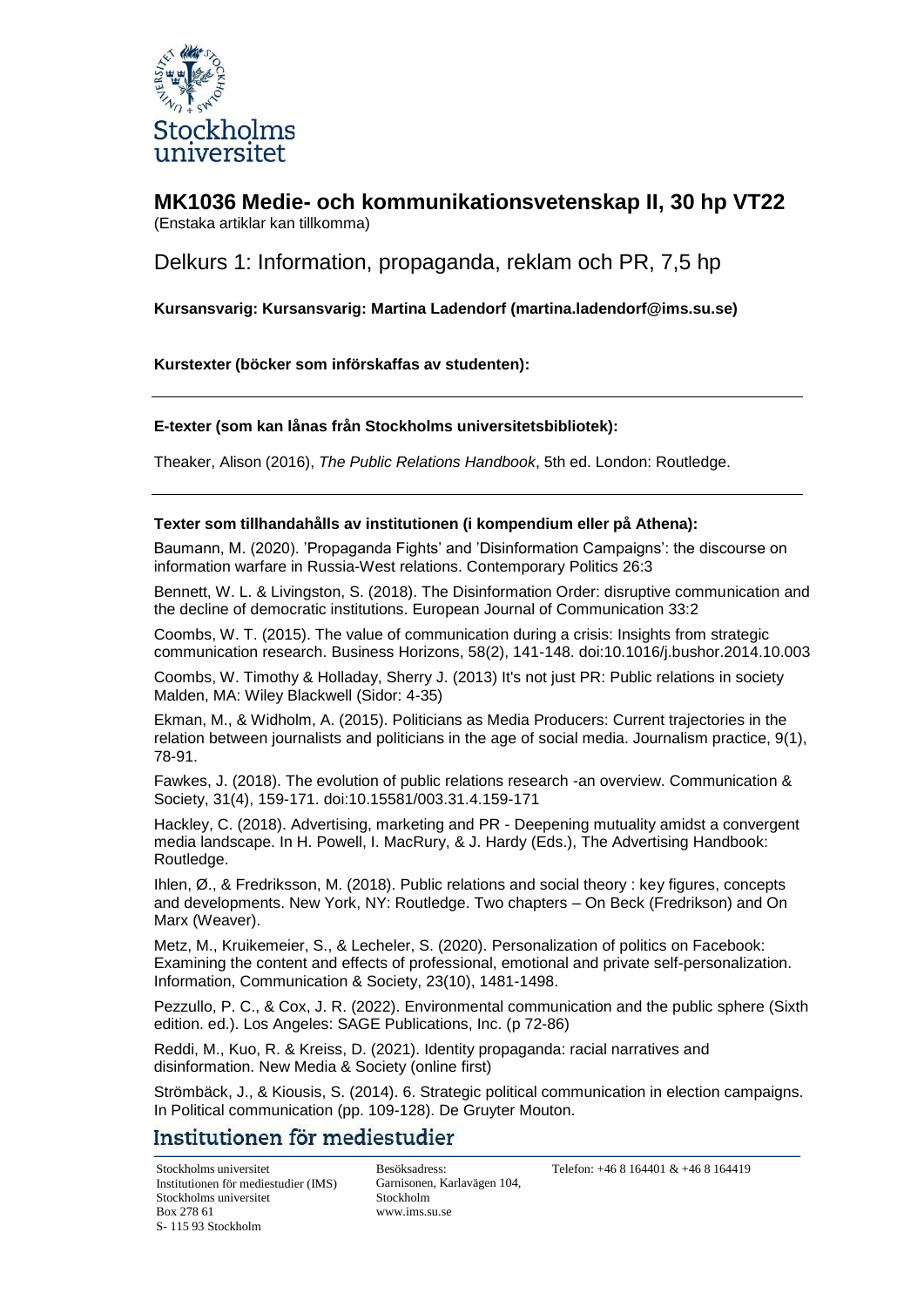

Wæraas, A., & Ihlen, Ø. (2009). Green legitimation: the construction of an environmental ethos. International Journal of Organizational Analysis, 17(2), 84-102. doi:10.1108/19348830910948940

# Institutionen för mediestudier

Stockholms universitet Institutionen för mediestudier (IMS) Stockholms universitet Box 278 61 S- 115 93 Stockholm

Besöksadress: Garnisonen, Karlavägen 104, Stockholm [www.ims.su.se](http://www.ims.su.se/)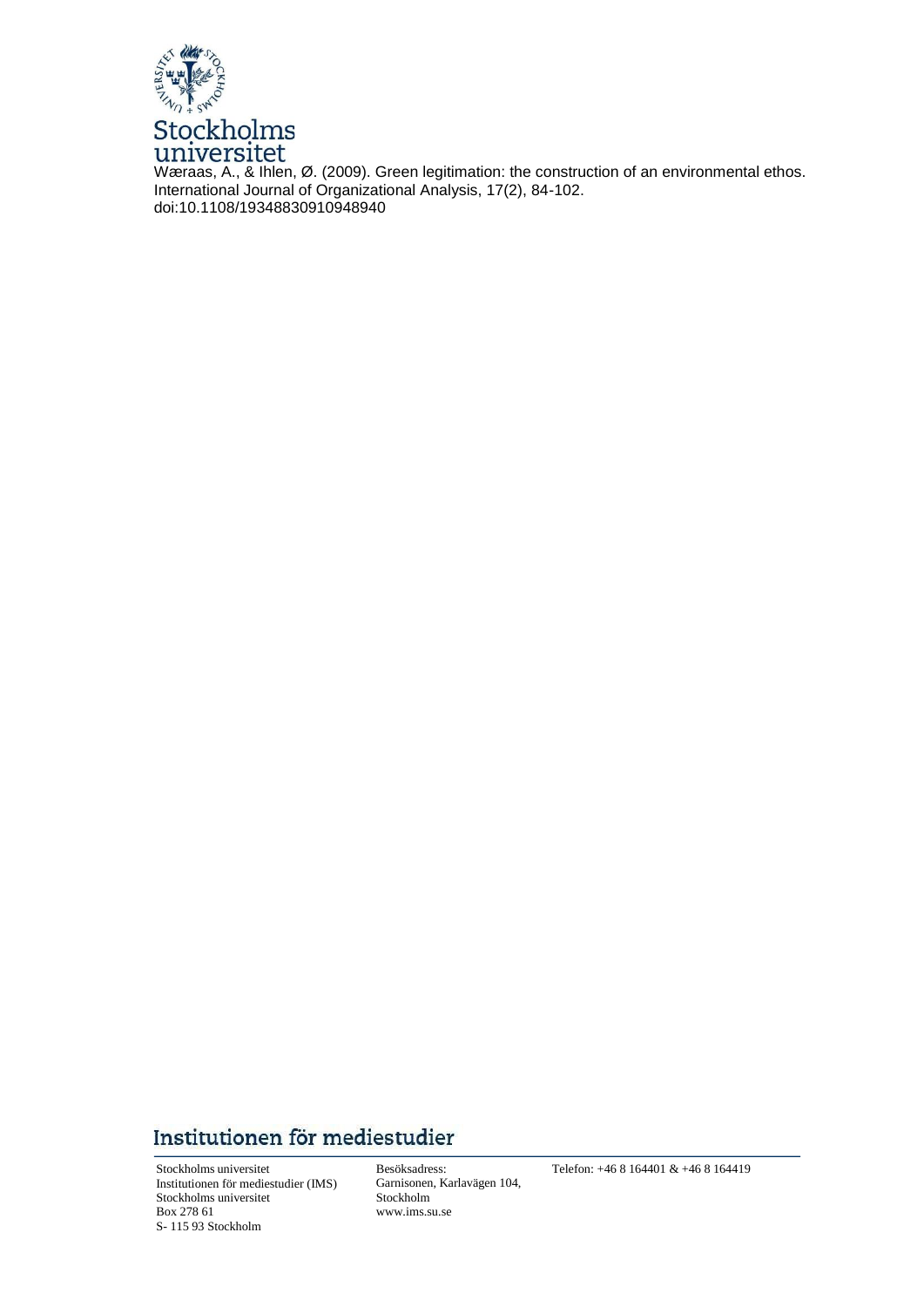

### Delkurs 2: Populärkulturella världar, 7,5 hp **Kursansvarig: Martina Ladendorf (martina.ladendorf@ims.su.se)**

#### **Kurstexter (böcker som införskaffas av studenten):**

Gripsrud, Jostein (2011) *Mediekultur, mediesamhälle*, 3 uppl., Göteborg: Daidalos.

Hirdman, Anja (2018) *Känslofyllda rum. Den mediala socialiteten – att titta och beröras,* Nordic Academic Press.

#### **E-texter (som kan lånas från Stockholms universitetsbibliotek): / Course Texts (online):**

Storey, John (2018) *Cultural Theory and Popular Culture*, 8th ed., Harlow: Pearson Education Limited.

**Texter som tillhandahålls av institutionen (i kompendium eller på Athena):**

Kompendium (pdf):

Bjurström, Erling, Johan Fornäs, Hillevi Ganetz (2000) utdrag ur *Det kommunikativa handlandet. Kulturella perspektiv på medier och konsumtion*, Nora: Nya Doxa (25 s.) s. 153- 177.

Boëthius, Ulf (1990) "Högt och lågt inom kulturen. Moderniseringsprocessen och de kulturella hierarkierna", i Johan Fornäs & Ulf Boëthius (red.) *Ungdom och kulturell modernisering*, Sthlm/Stehag: Symposion (35 s.)

Cohen, Jonathan (2008) "Audience identification with media characters", i Jennings Bryant & Peter Vorderer (red.) *Psychology of entertainment*, London: Routledge (14 s.)

Dyer, Richard (1993) "Entertainment and Utopia", i Simon During (red.) *The Cultural Studies Reader*, London: Routledge (13 s.)

Olausson, Ulrika (2009) "Identitet", kap. 7 i Peter Berglez & Ulrika Olausson (red.) *Mediesamhället: Centrala begrepp*, Lund: Studentlitteratur (15 s.)

Vetenskapliga artiklar:

Burton, Cayley (2021) "This is a different kingdom": A case study of gender-creative feminine expression during princess play. *Heliyon* 7.

Cameron, Layla (2019) "The "good fatty" is a dancing fatty: Fat archetypes in reality television", *Fat Studies*, 8:3, 259-278

Chandler, Daniel (1997) *An introduction to genre theory* (15s) **URL:** 

### Institutionen för mediestudier

Stockholms universitet Institutionen för mediestudier (IMS) Stockholms universitet Box 278 61 S- 115 93 Stockholm

Besöksadress: Garnisonen, Karlavägen 104, Stockholm [www.ims.su.se](http://www.ims.su.se/)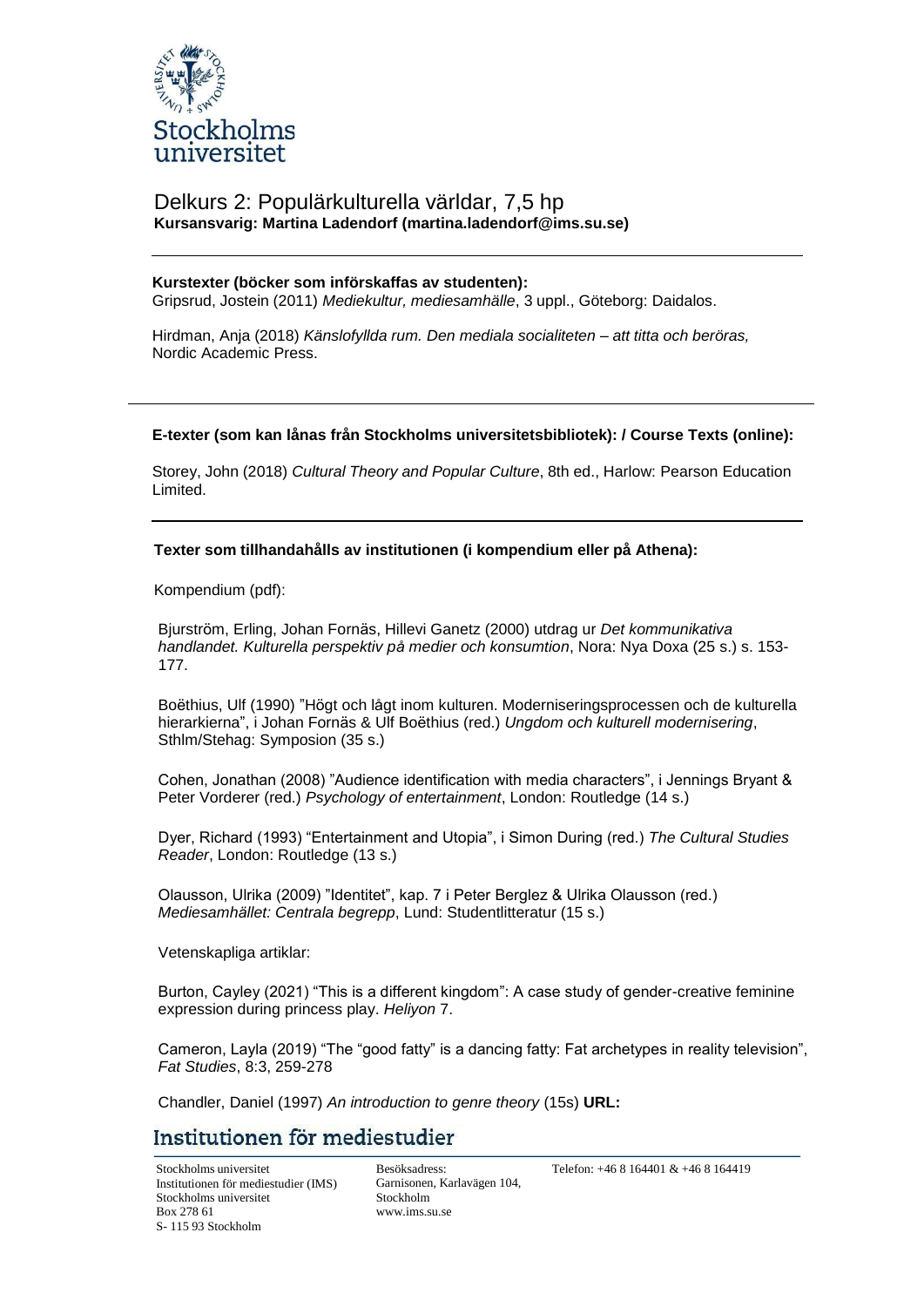

http://www.aber.ac.uk/media/Documents/intgenre/chandler\_genre\_theory.pdf

Dyer, Richard (2005) The matter of whiteness, i Paula Rotheberg (ed.) *White privilege: Essential readings on the other side of racism*, Worth Publishers (6s)

Habel, Ylva (2005) "To Stockholm, with Love: The Critical Reception of Josephine Baker, 1927–35", *Film History*, vol 17, pp. 125–138.

Hughey, Matthew W. (2010) "The White Savior Film and Reviewers' Reception", *Symbolic Interaction*, Vol. 33, no 3, pp. 475–496

Golden, Julia C. & Jennifer Wallace Jacoby (2018) "Playing Princess: Preschool Girls' Interpretations of Gender Stereotypes in Disney Princess Media", *Sex Roles* (2018) 79:299– 313

Karsay, Kathrin & Desirée Schmuck (2019) "Weak, Sad, and Lazy Fatties": Adolescents' Explicit and Implicit Weight Bias Following Exposure to Weight Loss Reality TV Shows", *MEDIA PSYCHOLOGY* 2019, VOL. 22, NO. 1, 60–81

King-Carroll, Kidiocus (2021) "Scams, Heists, and Racial Disidentification: Joanne the Scammer at the Intersection of Queer of Color Critique and Digital Blackness", *Rhizomes: Cultural Studies in Emerging Knowledge*: Issue 37.

Oliver, Mary Beth, Helena Bilandzic, Jonathan Cohen, Arienne Ferchaud, Drew D. Shade, Erica J. Bailey, & Chun Yang (2019) "A Penchant for the Immoral: Implications of Parasocial Interaction, Perceived Complicity, and Identification on Liking of Anti-Heroes", *Human Communication Research* 45 (2019) 169–201.

Parker, Holt (2011) "Toward a Definition of Popular culture" *History and Theory* 50 (May 2011), 147-170.

Wohlwend Karen E. (2009) "Damsels in Discourse: Girls Consuming and Producing Identity Texts through Disney Princess Play", *Reading Research Quarterly*, Vol. 44, No. 1, pp. 57-83

*Texter i PDF kan tillkomma.*

## Institutionen för mediestudier

Stockholms universitet Institutionen för mediestudier (IMS) Stockholms universitet Box 278 61 S- 115 93 Stockholm

Besöksadress: Garnisonen, Karlavägen 104, Stockholm [www.ims.su.se](http://www.ims.su.se/)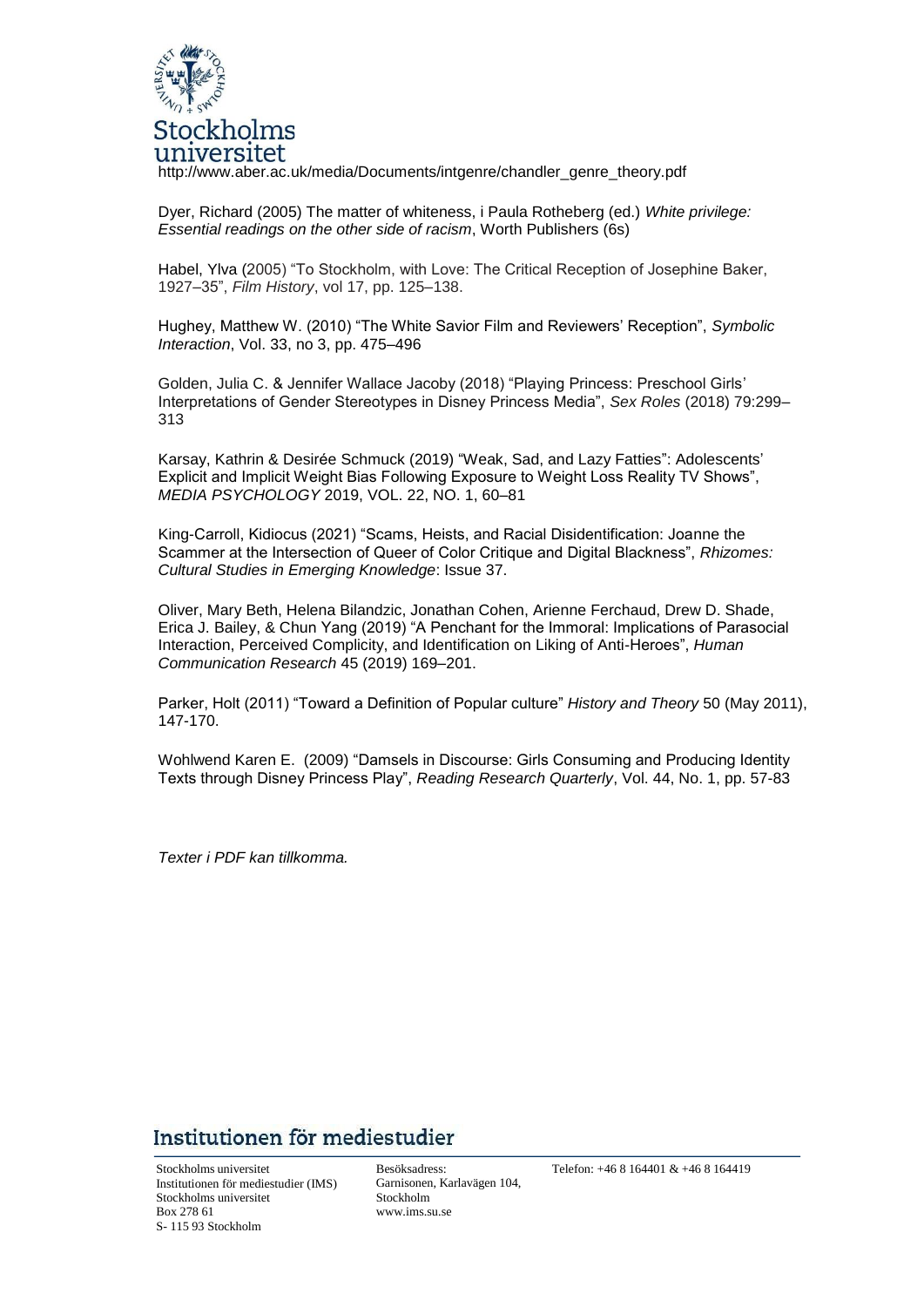

# Institutionen för mediestudier

Stockholms universitet Institutionen för mediestudier (IMS) Stockholms universitet Box 278 61 S- 115 93 Stockholm

Besöksadress: Garnisonen, Karlavägen 104, Stockholm [www.ims.su.se](http://www.ims.su.se/)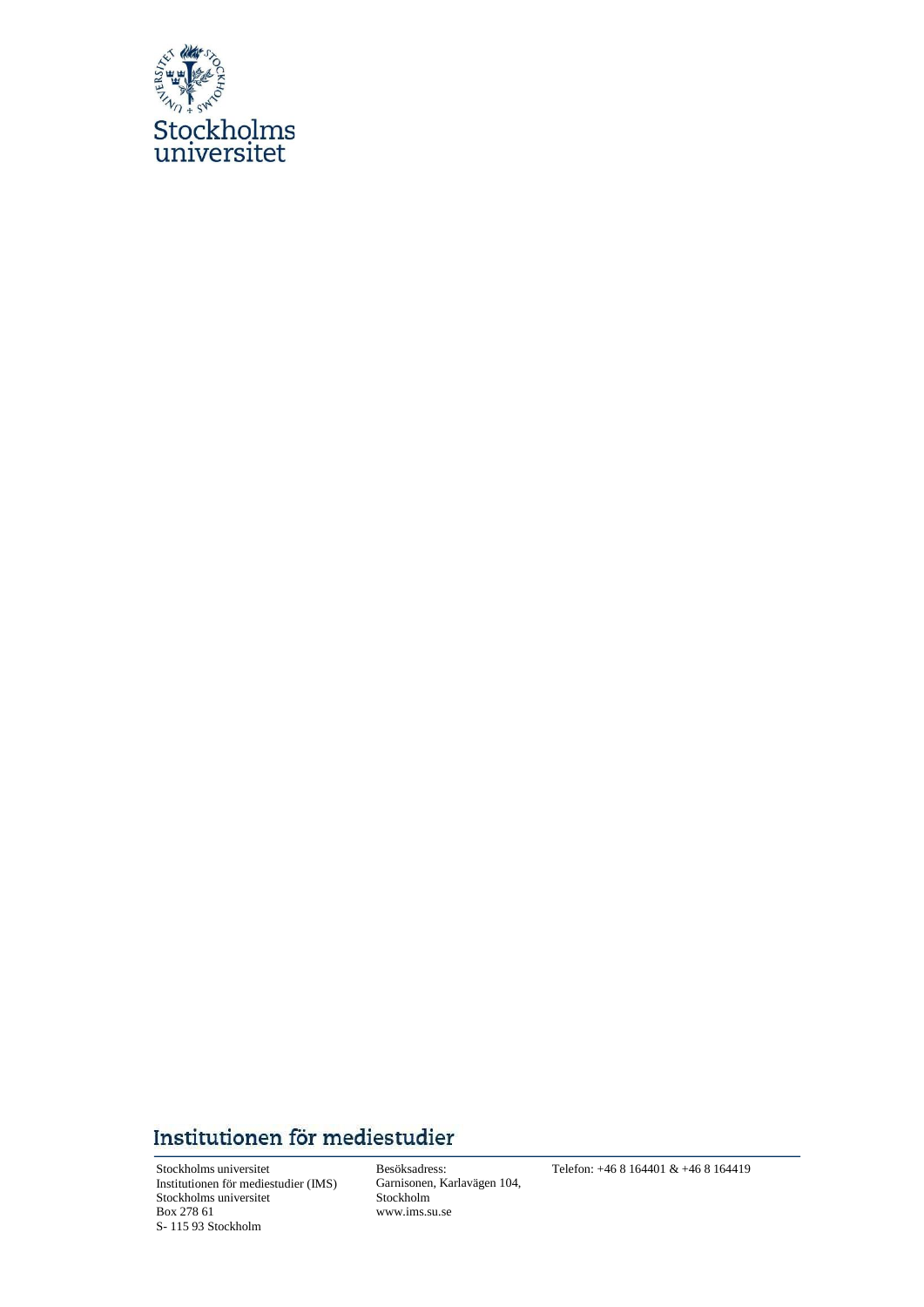

### Delkurs 3: Metodologi, 7,5 hp **Kursansvarig: Elitsa Ivanova (elitsa.ivanova@ims.su.se)**

#### **Kurstexter (böcker som införskaffas av studenten):**

Bryman, Alan (2016) *Social Research Methods.* 5th ed. Oxford: Oxford University Press.

Ekström, Mats & Johansson, Bengt (red.) (2019) *Metoder i medie- och kommunikationsvetenskap*. 3:e uppl. Lund: Studentlitteratur.

Fiske, John (1997 el sen.) *Kommunikationsteorier. En introduktion.* (2:a upplagan). Stockholm: Wahlström & Widstrand. (ca 150 s) alt.

Fiske, John (2011) *Introduction to Communication Studies* (3rd edition) London: Routledge

#### **E-texter (som kan lånas från Stockholms universitetsbibliotek):**

Barthes, R (1977a) "Rhetoric of the Image". I *Image, Music, Text*. London: Fontana Press. URL: https://faculty.georgetown.edu/irvinem/theory/Barthes-Rhetoric-of-the-image-ex.pdf

Barthes, R (1977b) "The Photographic Message". I I*mage, Music, Text*. London: Fontana Press.

URL: https://monoskop.org/images/5/59/Barthes\_Photographic\_Message.pdf

Braun, Virginia & Victoria Clarke (2006) Using thematic analysis in psychology, *Qualitative Research in Psychology*, 3:2, 77-101 URL: https://doi.org/10.1191/1478088706qp063oa

Ekman, M. & Widholm, A. (2017). "Political communication in an age of visual connectivity: Exploring Instagram usage among Swedish politicians." *Northern Lights* 15 (1), 15-32

Livingstone, S. (2009). On the mediation of everything: ICA presidential address 2008. Journal of communication 59(1), 1-18. URL: [https://academic.oup.com/joc/article](https://academic.oup.com/joc/article-abstract/59/1/1/4098519)[abstract/59/1/1/4098519](https://academic.oup.com/joc/article-abstract/59/1/1/4098519)

Roosvall, Anna (2005) *Utrikesjournalistikens antropologi: Nationalitet, etnicitet och kön i svenska tidningar.* Stockholm: JMK (s. 41-45 & 70-92). Tillgänglig online: http://www.divaportal.org/smash/get/diva2:192743/FULLTEXT01.pdf

Schröder Kim, (2000), "Making sense of audience discourses Towards a multidimensional model of mass media reception" in *European Journal of Cultural Studies*, 2000 May 2000 vol. 3 no. 2 233-258

[http://ecs.sagepub.com/content/3/2/233.full.pdf+html](http://ecs.sagepub.com/content/3/2/233.full.pdf%2Bhtml)

Skågeby, Jörgen (2011) "Online Ethnographic Methods: Towards a Qualitative Understanding of Virtual Community Practices". I Daniel (ed), *Handbook of Research on Methods and*

### Institutionen för mediestudier

Stockholms universitet Institutionen för mediestudier (IMS) Stockholms universitet Box 278 61 S- 115 93 Stockholm

Besöksadress: Garnisonen, Karlavägen 104, Stockholm [www.ims.su.se](http://www.ims.su.se/)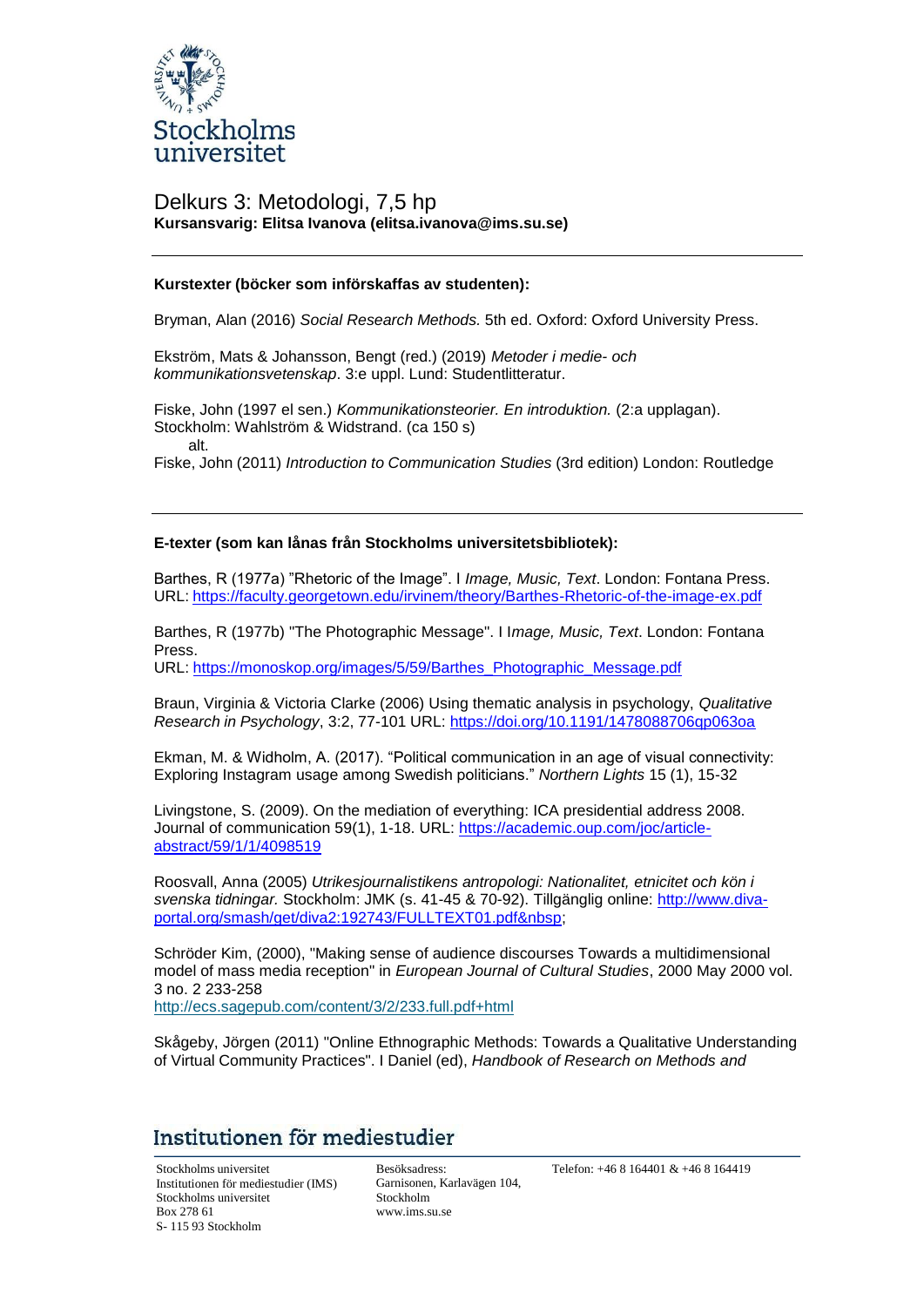

*Techniques for Studying Virtual Communities: Paradigms and Phenomena*. Hershey, PA: Information Science Reference.

Truedson, L. & Karlsson, M. (2019) (red). *Nyheter – allt mer en tolkningsfråga. Mediestudiers innehållsanalys 2007-2018*. Stockholm: Institutet för mediestudier. (Enskilda kapitel).

van Dijk, Teun A. (2000) "New(s) Racism: A Discourse Analytical Approach", in Cottle, S. (ed.) *Ethnic Minorities and the Media*, Buckingham/Philadelphia: Open University Press. URL: https://pdfs.semanticscholar.org/dc0e/d424307e8c84360bac6d031d6bc299d92c19.pdf

# Institutionen för mediestudier

Stockholms universitet Institutionen för mediestudier (IMS) Stockholms universitet Box 278 61 S- 115 93 Stockholm

Besöksadress: Garnisonen, Karlavägen 104, Stockholm [www.ims.su.se](http://www.ims.su.se/)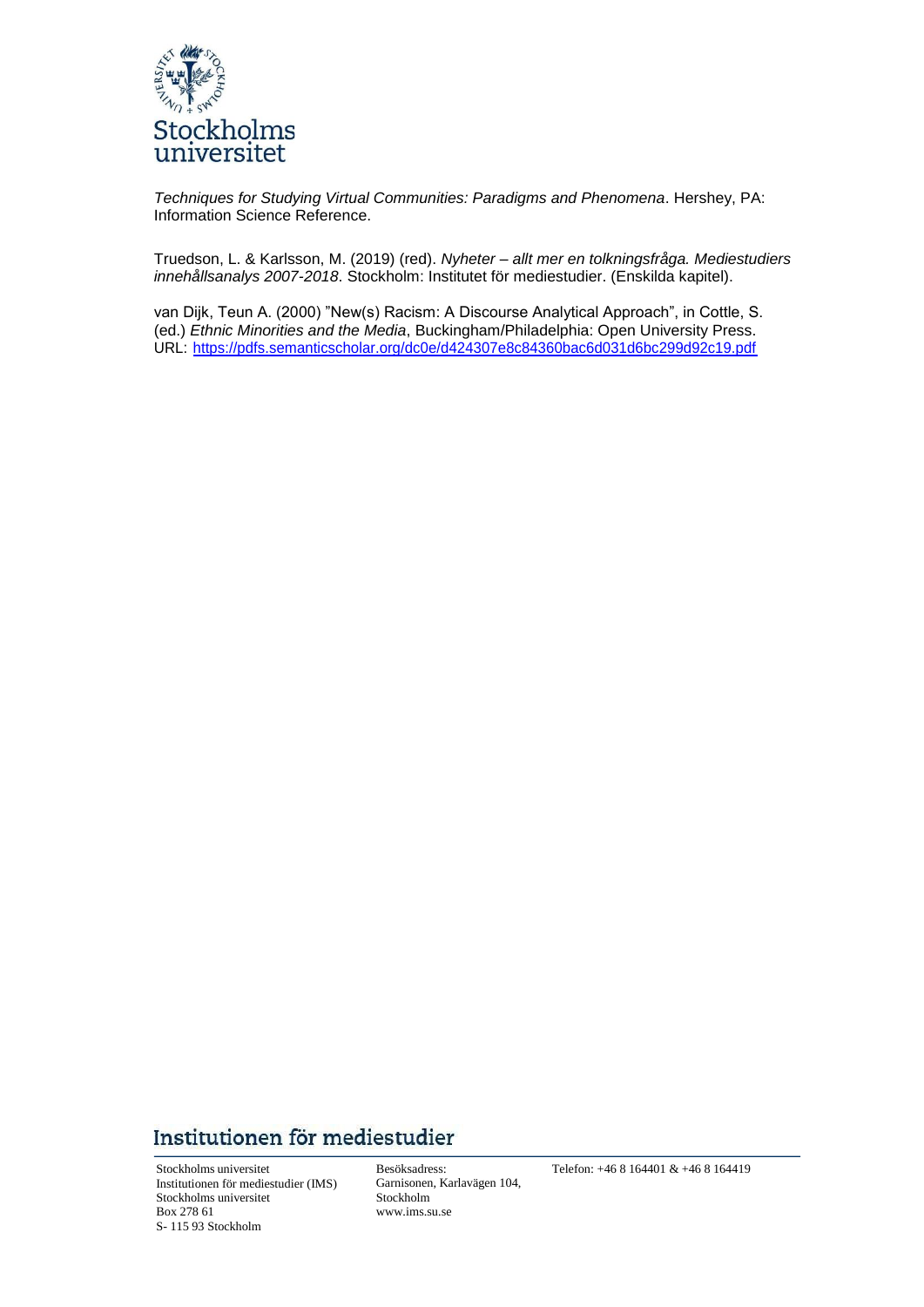

### Delkurs 4: Digitala mediekulturer, 7,5 hp **Kursansvarig: Michael Westerlund (michael.westerlund@ims.su.se)**

#### **Kurstexter (böcker som införskaffas av studenten):**

Lindgren, S (2017) *Digital Media & Society*, London: Sage. (kap 1-6, 10, 12, 17)

#### **E-texter (som kan lånas från Stockholms universitetsbibliotek):**

Bryman, Alan (2016). Social research methods. Fifth edition Oxford: Oxford University Press. Eller tidigare upplaga.

*Alternativt på svenska:* Bryman, Alan (2018). Samhällsvetenskapliga metoder. tredje upplagan Stockholm: Liber

Creswell, John W. & Creswell, J. David (2018). Research design: qualitative, quantitative, and mixed methods approaches. Fifth edition. Los Angeles: SAGE. Eller tidigare upplaga.

DiStaso, MW (2012). Exploring the Problems with Wikipedia's Editing Rule for Public Relations. *Institute for public relations*. <http://www.instituteforpr.org/wp-content/uploads/DiStaso-PR-and-WikipediaIPR.pdf>

Hirdman, A (2010). Vision and Intimacy. *Nordic Review,* 31(1). [http://www.nordicom.gu.se/sites/default/files/kapitel-pdf/321\\_hirdman.pdf](http://www.nordicom.gu.se/sites/default/files/kapitel-pdf/321_hirdman.pdf)

Hutchings, T (2012). I am Second: Evangelicals and Digital Storytelling.  $\overline{B} = \overline{B}$ . *Australian journal of Communication,* 39(1). https:/[/www.academia.edu/1597336/I\\_Am\\_Second\\_Evangelicals\\_and\\_digital\\_storytelling](http://www.academia.edu/1597336/I_Am_Second_Evangelicals_and_digital_storytelling)

Kelleher, T, Miller BM (2006). Organizational Blogs and the Human Voice: Relational Strategies and Relational Outcomes. *Journal of Computer-Mediated Communication,* 11: 395–414.

<http://onlinelibrary.wiley.com/doi/10.1111/j.1083-6101.2006.00019.x/epdf>

Roden, D (2015). Post-Singularity Entities in Film and TV. In M. Hauskeller, T. D. Philbeck & C. D. Carbonell (Eds.), *The Palgrave Handbook of Posthumanism in Film and Television*. London: Palgrave Macmillan.

Saltz, J (2013). Art at Arm's Length: A History of the Selfie. *New York Magazine.* Reprinted online at: <http://www.vulture.com/2014/01/history-of-the-selfie.html>

Scott, K. (2011) Transhumanism vs. /and Posthumanism*. Institute for Ethics and Emerging Technologies.* <http://bit.ly/12FGuPp>

Senft, T, Baym N (2015). What Does the Selfie Say? Investigating a Global Phenomenon.

## Institutionen för mediestudier

Stockholms universitet Institutionen för mediestudier (IMS) Stockholms universitet Box 278 61 S- 115 93 Stockholm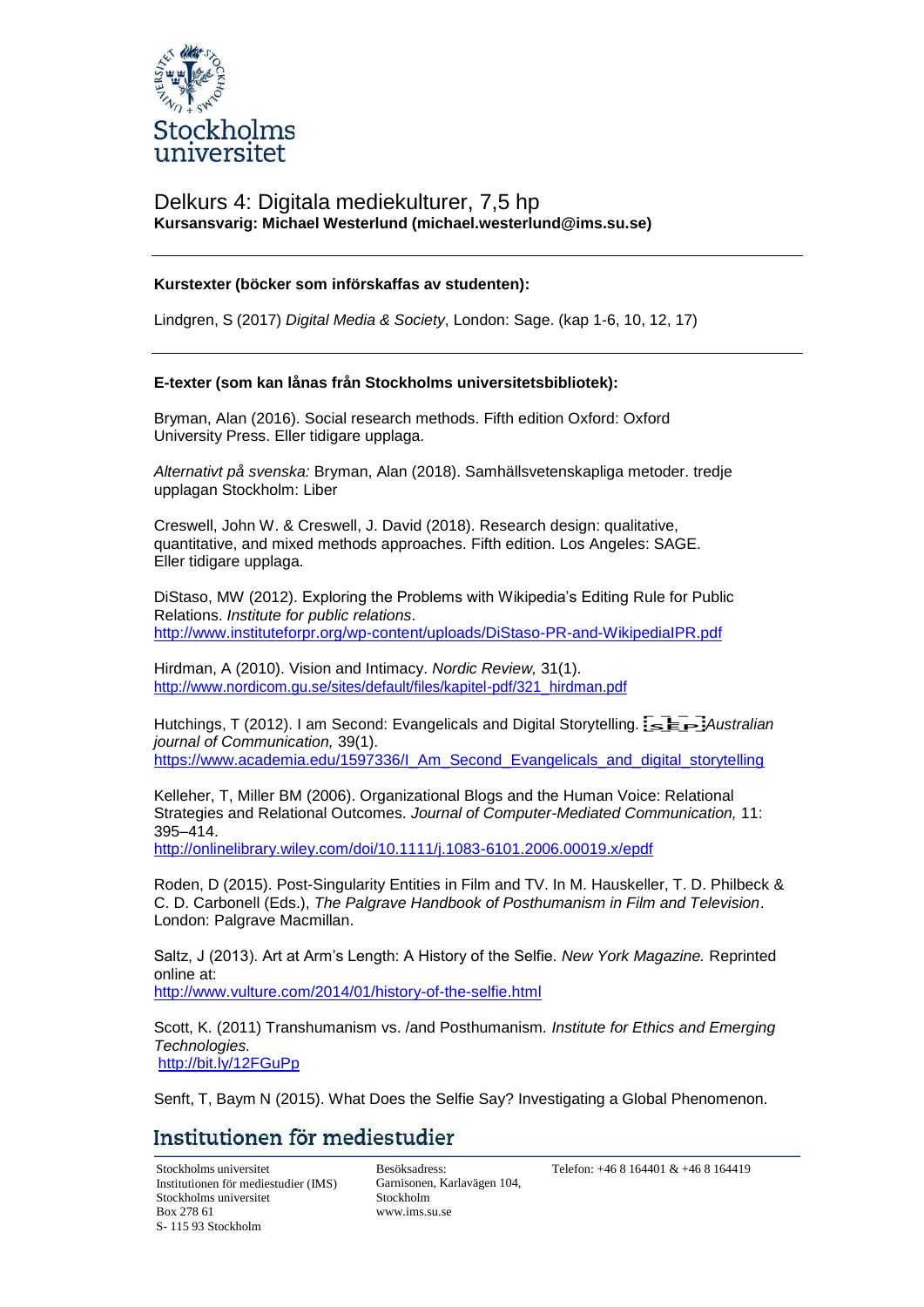

*International Journal of Communication,* 9. <http://ijoc.org/index.php/ijoc/article/view/4067/1387>

Skågeby, J. (2016) Media Futures: premediation and the politics of performative prototypes. *First Monday,* 21(2). <http://firstmonday.org/ojs/index.php/fm/article/view/6105/5196>

Varis (2014) Digital ethnography. [http://www.academia.edu/7943703/Digital\\_ethnography](http://www.academia.edu/7943703/Digital_ethnography)

# Institutionen för mediestudier

Stockholms universitet Institutionen för mediestudier (IMS) Stockholms universitet Box 278 61 S- 115 93 Stockholm

Besöksadress: Garnisonen, Karlavägen 104, Stockholm [www.ims.su.se](http://www.ims.su.se/)